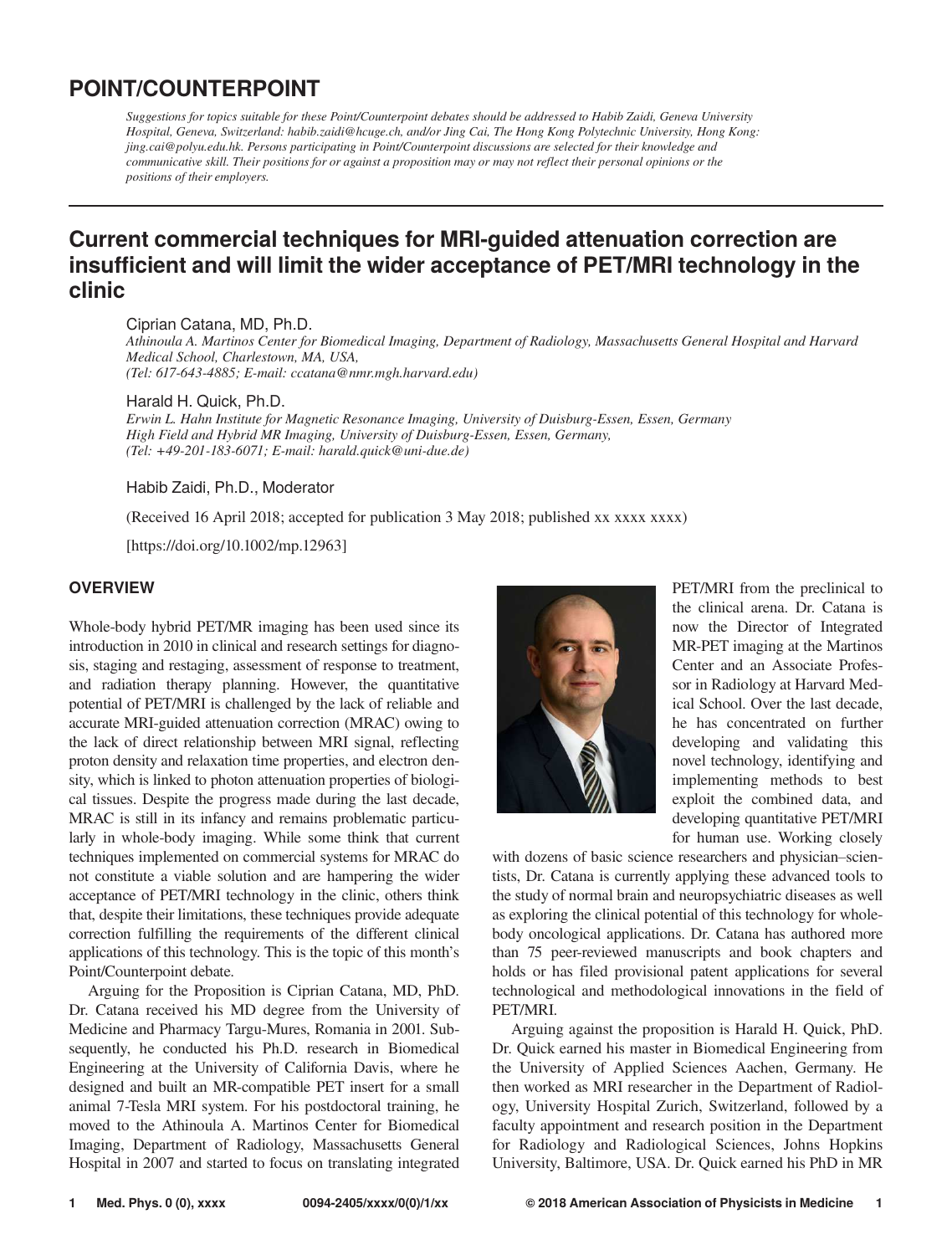

Physics and Radiological Sciences at the University of Duisburg-Essen. In 2009, he was appointed full Professor for MR imaging at the Institute of Medical Physics (IMP), the University of Erlangen-Nurnberg where he founded and headed the Section for PET/ MR Hybrid Imaging and acted as the Deputy Director of the IMP. In this function, Dr. Quick was responsible PI for the world's first installation of an

integrated PET/MR system. In 2014, Dr. Quick was appointed Professor for High-Field and Hybrid MR Imaging at the University Hospital Essen. He is also the Director of the Erwin L. Hahn Institute for MRI, a 7-Tesla high-field MRI facility of the University Duisburg-Essen. Dr. Quick has authored more than 200 scientific publications, including more than 20 book chapters. He holds 15 patents in the fields of PET/MR and MRI. His main research foci are hardware and methods development and clinical application of PET/ MR and 7-Tesla MRI.

#### FOR THE PROPOSITION: Ciprian Catana, MD, Ph.D.

#### Opening Statement

MRAC has always been very challenging because bone and lung tissue cannot easily be imaged using MRI; motion introduces attenuation–emission data mismatches; truncations are present due to differences between the MRI and PET fields of view; and metallic implants lead to susceptibil-ity artifacts.<sup>[1](#page-3-0)</sup> Even using the latest techniques, significant quantification bias and artifacts can be introduced.<sup>[2](#page-3-0)</sup> Nevertheless, many studies have shown that this bias does not have a substantial impact on the data interpretation in numerous clinical scenarios. Similarly, the clinical impact of artifacts can be minimized by carefully analyzing the nonattenuationcorrected PET images or correlated morphological MR images. However, to increase its clinical acceptance, PET/ MRI has to be used for advanced applications for which accurate MRAC is a requirement that still has to be met, such as quantitative longitudinal therapy monitoring studies. For many of these applications, the MRAC-related quantification bias and variability are comparable to or exceed the expected effect sizes.

Head MRAC appears to be the most advanced and therefore closest to routine clinical use. Perhaps, motivated by sev-eral early reports that demonstrated spatial biases,<sup>[3](#page-3-0)</sup> improved methods to generate head attenuation maps are now commercially available. However, are these sufficient and widely accepted in the clinic? Scanner qualification for multicenter trials would demonstrate the data obtained are of sufficient quality and comparable to PET/CT devices. Unfortunately, no PET/MRI scanner is used for the Alzheimer's Disease

Neuroimaging Initiative (ADNI) or other similar multicenter clinical trials, in spite of the obvious advantages in terms of patient convenience and opportunity to properly address other factors that bias the PET data quantification.<sup>[4,5](#page-3-0)</sup> There are several additional explanations for this situation: PET/MRI control databases are not available and those derived from PET/ CT have not been validated for analyzing PET/MRI data; MRAC methods developed for human tissue fail when used to generate attenuation maps for the image quality phantom and dedicated acquisition and processing protocols are needed<sup>[6](#page-3-0)</sup>; widely accepted methods and metrics for assessing the accuracy of different MRAC methods are lacking. Encouragingly, head MRAC methods proposed by several academic groups are very accurate<sup>[7](#page-3-0)</sup> and could potentially be used to address many of these issues but need to be adopted and disseminated by vendors before they can be used in the clinic.

Arguably the bar is set unreasonably high (e.g., using PET/ CT-specific criteria for qualifying an integrated PET/MRI scanner) and even CT-based attenuation correction (AC) is only the silver standard approach. However, just like numerous studies (including those aimed specifically at validating CT against transmission-based AC) were needed for optimizing and establishing this approach and educating and convincing the clinicians of its utility,<sup>[8](#page-3-0)</sup> similar efforts are still required in the PET/MRI field. Until this happens, MRAC will considerably slow down the clinical acceptance of this promising technology, especially for whole-body applications.

### AGAINST THE PROPOSITION: Harald H. Quick, Ph.D.

#### Opening Statement

In the year 2010, the first two whole-body PET/MR hybrid systems reached product status and became commercially available. In 2014, a third PET/MR model was introduced to the market. Since then, the number of worldwide installations of integrated PET/MR systems has steadily increased to 145 installations worldwide today (March 2018). While clinical application today is at full swing, on the methodological side, PET/MR demanded for new techniques and innovative solu-tions.<sup>[9](#page-3-0)</sup> From the beginning, particularly attenuation correction (AC) has been a hot topic of debate and it continues to be.

The initial method for MRAC used fast MR imaging sequences, such as Dixon-VIBE to obtain images of patient tissue distribution and for subsequent tissue class segmenta-tion.<sup>[10](#page-3-0)</sup> This general method of tissue segmentation from MR images today is established in all currently available PET/MR systems.<sup>[11](#page-3-0)</sup> Although MRAC techniques generally provide robust and reproducible results in most clinical applications, initial clinical studies have indicated a small but systematic underestimation of PET quantification in PET/MR studies when compared to PET/CT.<sup>[12](#page-3-0)</sup> These differences mostly can be attributed to three methodological challenges of  $MRAC$ .<sup>[9,13](#page-3-0)</sup> First, MRAC lacks information about the attenuating properties of bone. Second, MRAC often shows signal truncations along the patient arms that are then not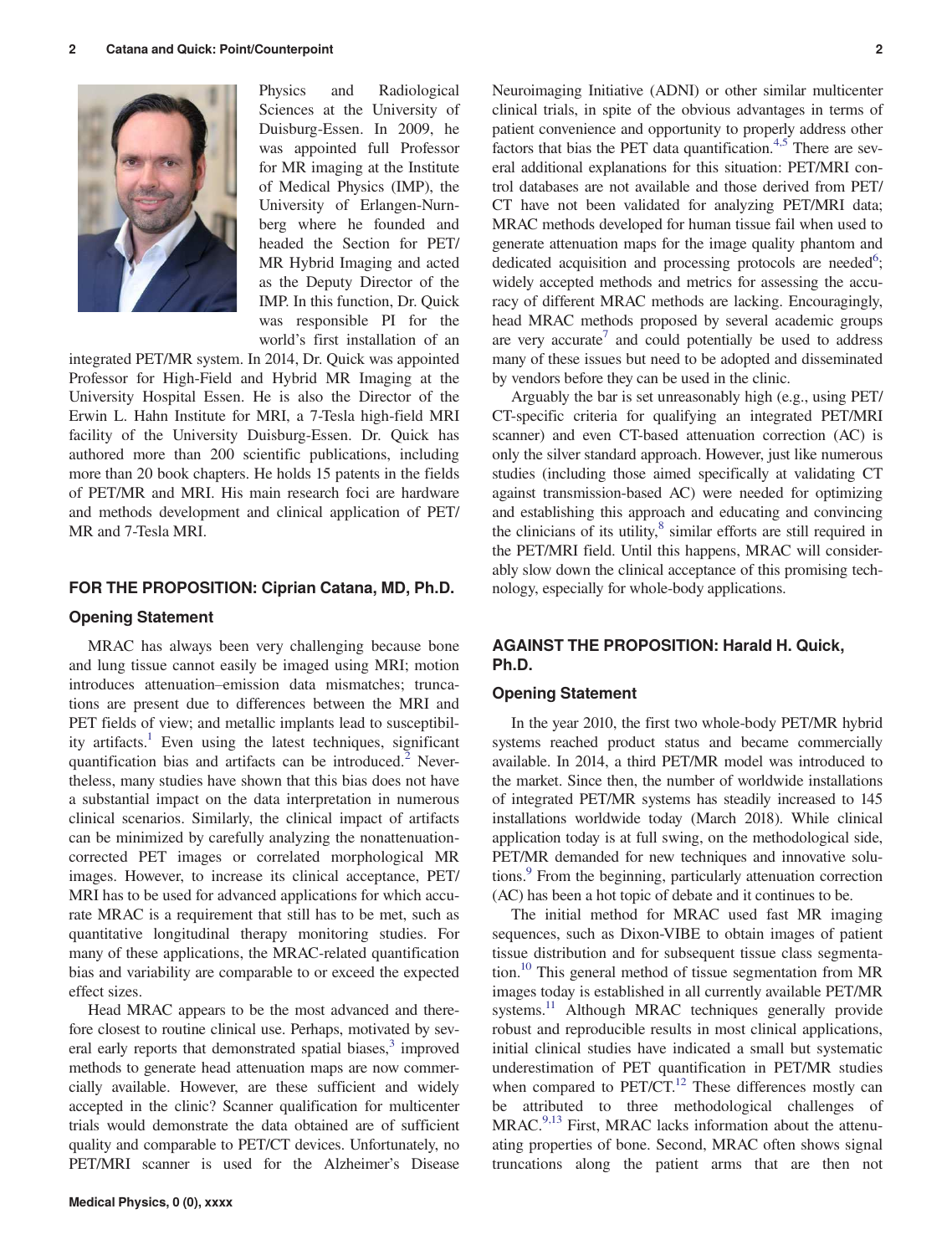considered in MRAC. Third, the use of ancillary hardware components, such as radiofrequency coils in the field of view of the PET detector, causes additional attenuation of photons.

Numerous innovative solutions for attenuation, truncation, and motion correction have been suggested and scientifically evaluated during the past years. Of these, some of the most accurate and practical developments have found their way from research into commercial product applications of all PET/MR systems. Recent studies have demonstrated the technical feasibility, accuracy, and robustness of the following new MRAC features: (a) inclusion of bone by implementa-tion of a bone model<sup>[14](#page-3-0)</sup>; (b) implementation of MR-based truncation correction<sup>[15](#page-3-0)</sup>; (c) improved MRAC featuring higher spatial resolution, a bone model and truncation correction.<sup>[16](#page-3-0)</sup> Not only general improvements but also only relatively minor quantitative effects on PET quantification have been reported in these studies when applying each of these new MRAC strategies.<sup>[14,1516](#page-3-0)</sup> This indicates that the initial MRAC methods using Dixon-VIBE already performed well in a clinical setting and, furthermore, this reflects that the initial limitations of MRAC have now been overcome.

To come back to the opening statement — current commercial available attenuation correction techniques across all PET/MR systems have matured today to provide fast, accurate, and robust PET quantification in PET/MR. Thus, I do not see MRAC or other technical factors as a limiting factor for wider acceptance of PET/MR in the clinic. In my opinion, the wider acceptance of PET/MR is potentially limited by the fact that PET/MR examinations are inherently more complex than PET/CT examinations, which have implications on imaging workflow and long examination times. Furthermore, PET/MR often requires reading by an experienced nuclear medicine and a radiology-trained specialists. Not least, PET/ MR systems compared to PET/CT are more expensive — and reimbursement in some countries is still challenging.

#### Rebuttal: Ciprian Catana, MD, Ph.D.

I agree with Dr. Quick that substantial progress has been made to address many of the initial MRAC methodological challenges. While certainly sufficient for numerous clinical applications, current approaches unfortunately still fail in some scenarios. To give just one example beyond the brain studies already mentioned, let us consider a lung or liver cancer patient who undergoes serial PET/MRI examinations before and after significantly losing weight due to surgery and/or chemoradiotherapy. Can we confidently state truncation artifacts did not bias the initial PET estimates? Or that respiratory motion-induced attenuation–emission mismatches did not introduce artifacts in the follow-up data as the patient lost the ability to perform breathholds? Have signal voids around surgical clips biased the regional estimates? Were the same MR image and bone mask pairs selected from the database at the two visits to eliminate bone misclassification bias when using the model-based method<sup>[14](#page-3-0)</sup>? Without larger studies to thoroughly test these recently proposed approaches we cannot answer in the affirmative, which suggests the current

Dr. Quick mentioned several additional factors that could limit the wider acceptance of PET/MR in the clinic. In my opinion, the relative impact of these factors is hard to assess. While PET/MRI are indeed more complex than PET/CT examinations (albeit not more so than two separate PET/CT and MR examinations), they also provide a much richer dataset that could considerably help clinicians and improve patient management.<sup>[17](#page-3-0)</sup> Joint readings are often performed at many institutions even for PET/CT examinations and are required when additional MR examinations are needed. PET/ MRI is indeed expensive. However, to justify the higher costs compared to PET/CT and convince the larger community (beyond the early adopters) to embrace this promising technology and fully exploit its unique capabilities (e.g., to obtain in a single imaging session temporally and spatially matched quantitative multiparametric measurements of metabolism, morphology, function, etc.), $^{18}$  $^{18}$  $^{18}$  the data obtained from these devices have to be at least as reliable, which underscores the need to further improve MRAC methods.

#### Rebuttal: Harald H. Quick, Ph.D.

I agree with Dr. Catana that the bar for MRAC in integrated PET/MR is set unreasonably high, especially when considering that CT-based AC in PET/CT compared to PET transmission scans is only a silver standard. Regarding the ongoing discussions within the PET/MR community, the expectations on the role of MRAC seem to exceed the expectations on CT-based AC in PET/CT. At this point, lets remind us what is really clinically needed; AC shall deliver fast, accurate, robust, and repeatable correction of PET data for a broad range of clinical applications.

Admittedly, the variety of currently available algorithms for MRAC challenges the clinical users. Unlike in PET/CT, where a single, fast "push-button" whole-body CT scan provides all the necessary information required for AC, similar corrections in PET/MR resemble a "LEGO construction kit": multiple "building blocks" are needed to form a whole-body dataset for MRAC in PET/MR. As listed in my opening statement, this includes Dixon and UTE sequences, bone models, MR- and PET-guided truncation correction, and CT-based templates to correct for RF coils and other hardware. This rather complex approach leads to a certain inhomogeneity when using different MRAC methods, as not only one single version of AC exists, as is the case for PET/CT. Thus, at single PET/MR sites, the latest version of current MRAC methods is available, while others use different methods, different vendors, and different AC applications.

Despite the outlined complexity of the topic, I like to conclude with a statement from the  $6<sup>th</sup>$  Tübingen International Workshop on PET/MR[19](#page-3-0): "*There was general agreement between the participants and many clinical users that MRAC has been solved to the degree required for clinical use based on accepted image metrics.*" This statement is supportive of my view: we have the tools and methods for accurate and